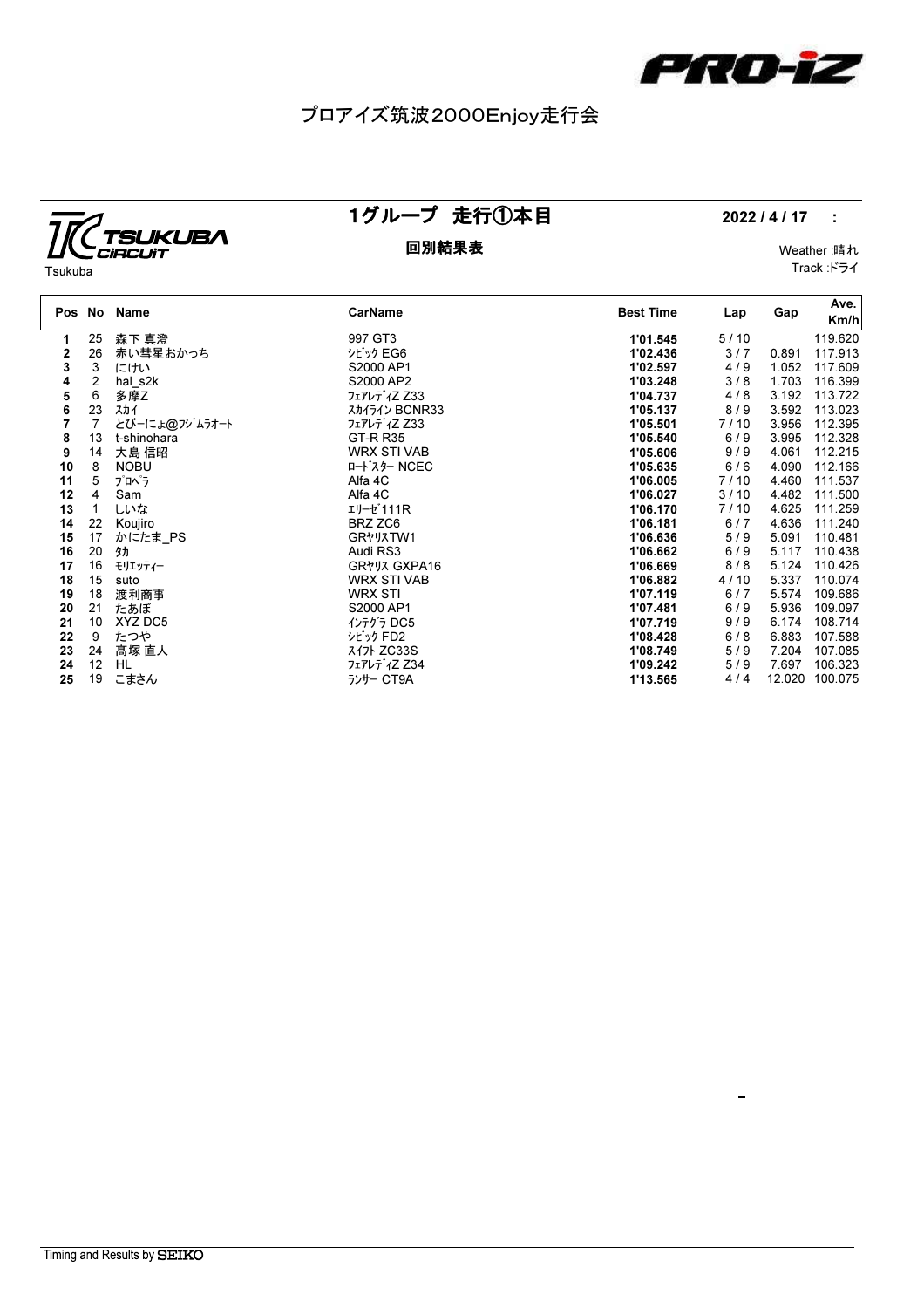

# プロアイズ筑波2000Enjoy走行会



1グループ 走行②本目 2022 / 4 / 17 :

### 回別結果表 Weather :晴れ Track :ドライ

Tsukuba

|    | Pos No         | Name          | <b>CarName</b>     | <b>Best Time</b> | Lap  | Gap   | Ave.    |
|----|----------------|---------------|--------------------|------------------|------|-------|---------|
|    |                |               |                    |                  |      |       | Km/h    |
| 1  | 25             | 森下 真澄         | 997 GT3            | 1'02.383         | 4/8  |       | 118.013 |
| 2  | 3              | にけい           | S2000 AP1          | 1'03.070         | 3/7  | 0.687 | 116.727 |
| 3  | 13             | t-shinohara   | <b>GT-R R35</b>    | 1'04.094         | 6/9  | 1.711 | 114.863 |
| 4  | 26             | 赤い彗星おかっち      | シビック EG6           | 1'04.166         | 2/5  | 1.783 | 114.734 |
| 5  | $\overline{2}$ | hal s2k       | S2000 AP2          | 1'04.284         | 9/9  | 1.901 | 114.523 |
| 6  | 6              | 多摩Z           | フェアレディZ Z33        | 1'04.603         | 4/4  | 2.220 | 113.958 |
|    | 4              | Sam           | Alfa 4C            | 1'04.621         | 4/10 | 2.238 | 113.926 |
| 8  | 23             | スカイ           | スカイライン BCNR33      | 1'04.969         | 6/8  | 2.586 | 113.316 |
| 9  | $\overline{7}$ | とびーにょ@フジムラオート | フェアレディZ Z33        | 1'05.133         | 7/8  | 2.750 | 113.030 |
| 10 | 5              | プロペラ          | Alfa 4C            | 1'05.193         | 8/10 | 2.810 | 112.926 |
| 11 |                | しいな           | エリーゼ111R           | 1'05.418         | 2/6  | 3.035 | 112.538 |
| 12 | 14             | 大島 信昭         | <b>WRX STI VAB</b> | 1'05.526         | 2/8  | 3.143 | 112.352 |
| 13 | 8              | <b>NOBU</b>   | ロート・スター NCEC       | 1'05.597         | 2/7  | 3.214 | 112.231 |
| 14 | 16             | モリエッティー       | GR*J7 GXPA16       | 1'05.869         | 6/6  | 3.486 | 111.767 |
| 15 | 17             | かにたま PS       | GR*JXTW1           | 1'06.261         | 6/8  | 3.878 | 111.106 |
| 16 | 22             | Koujiro       | BRZ ZC6            | 1'06.558         | 4/8  | 4.175 | 110.610 |
| 17 | 10             | XYZ DC5       | インテグラ DC5          | 1'06.676         | 6/9  | 4.293 | 110.415 |
| 18 | 20             | 犰             | Audi RS3           | 1'07.091         | 8/8  | 4.708 | 109.732 |
| 19 | 18             | 渡利商事          | <b>WRX STI</b>     | 1'07.531         | 5/6  | 5.148 | 109.017 |
| 20 | 9              | たつや           | シビック FD2           | 1'07.604         | 6/9  | 5.221 | 108.899 |
| 21 | 15             | suto          | <b>WRX STI VAB</b> | 1'07.731         | 9/9  | 5.348 | 108.695 |
| 22 | 21             | たあぼ           | S2000 AP1          | 1'07.761         | 7/9  | 5.378 | 108.647 |
| 23 | 12             | HL.           | フェアレディZ Z34        | 1'08.066         | 6/9  | 5.683 | 108.160 |
| 24 | 24             | 髙塚 直人         | スイフト ZC33S         | 1'08.164         | 6/9  | 5.781 | 108.004 |
| 25 | 19             | こまさん          | ランサー CT9A          | 1'08.393         | 6/7  | 6.010 | 107.643 |